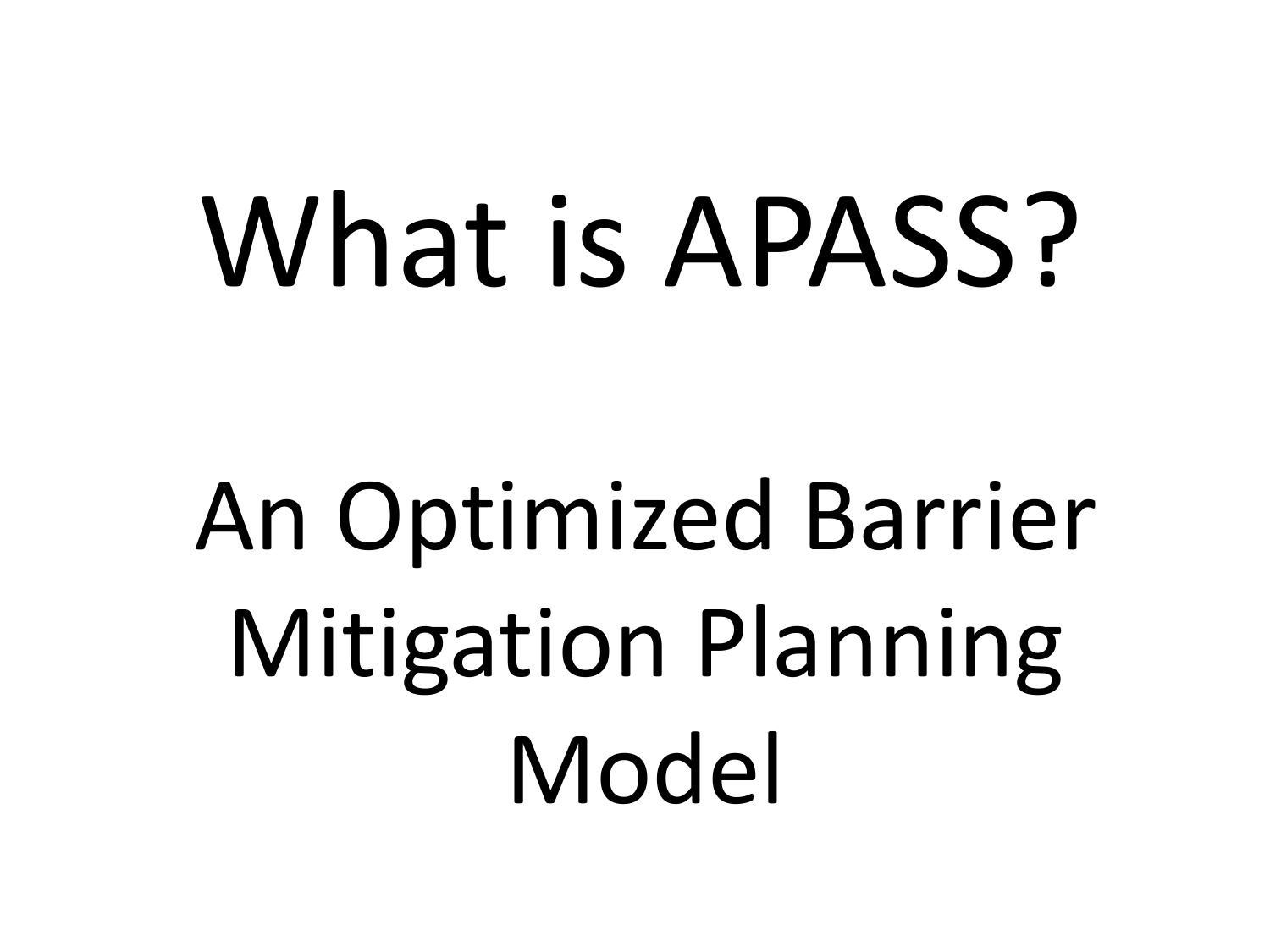## Ways of going about barrier mitigation planning

- Informal methods
	- –Rely on expert judgement
- Formal methods
	- –Involves some sort of quantitative analysis
	- –Scoring-and-ranking
	- –Graph theory models
	- –Optimization models (e.g. APASS)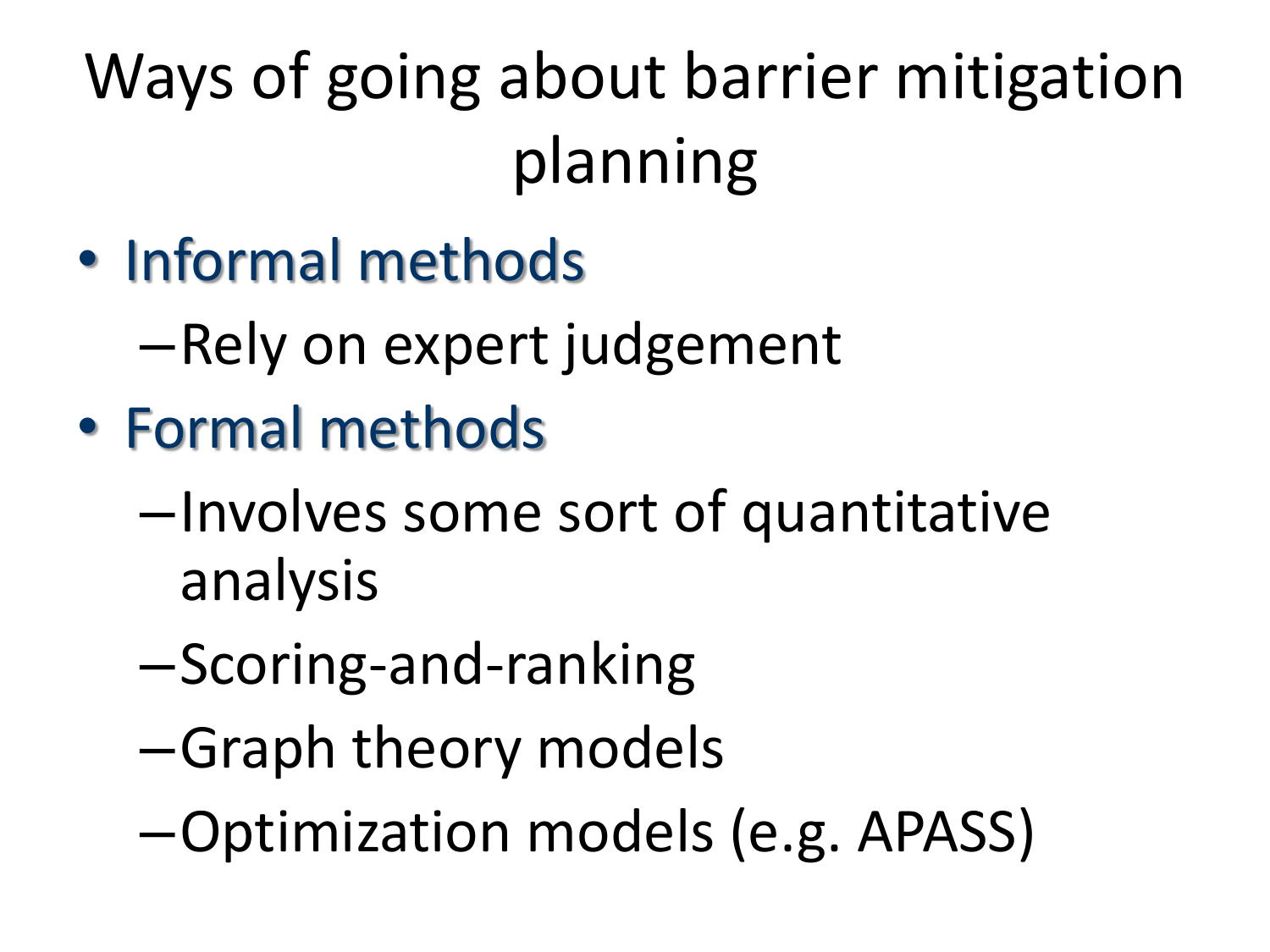#### Barrier optimization in action

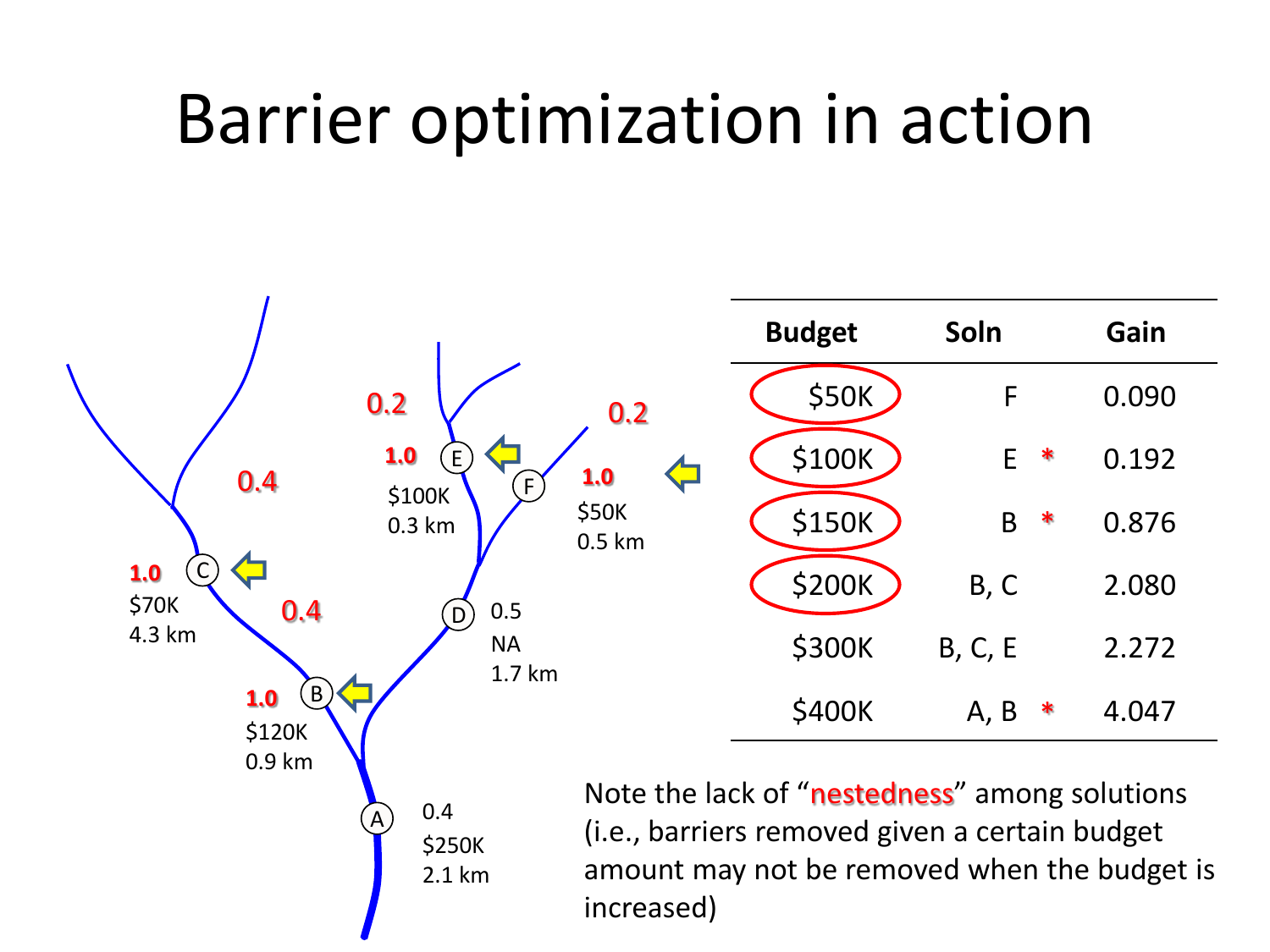## Key APASS functionalities

- Friendly graphical user interface (GUI)
- Easy upload of barrier datasets
- Performs optimization runs for any desired budget
- Performs batch runs (i.e., run the model across a range of budget values in set increments)
- Saves solutions as simple text files
- Carryout basic "what-if" analyses
	- Limit analyses to a subset of selected watersheds
	- Create user-defined solutions in which one or a handful of barriers are forced in or forced out of the final solution
- Handles
	- Multiple species, guilds, etc. (aka restoration targets)
	- Multiple alternative mitigation projects at any given barrier (e.g., fix the barrier a little or fix a lot)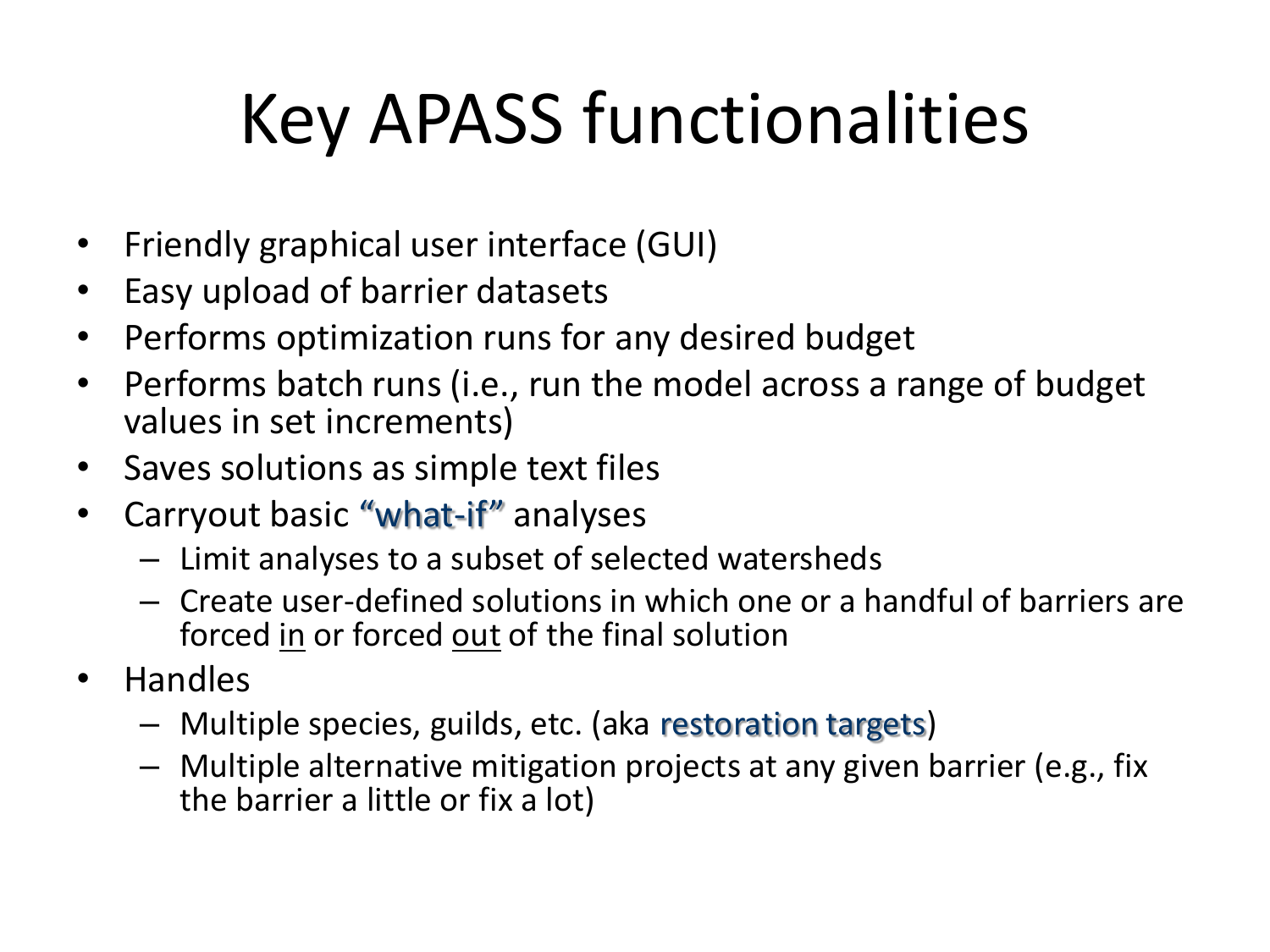## Data formatting requirements

APASS requires the following data fields:

- BARID: barrier ID
- BASIN: watershed, subwatershed, etc.
- DSID: immediate downstream barrier ID
- USHAB: net upstream habitat (up to the next set of barriers or the limits of anadromy)
- PREPASS: current barrier passability
- NPROJ: number of mitigation projects that can be carried out (normally 0 for natural barriers)
- COST: the cost to repair/remove/mitigate a barrier
- POSTPASS: barrier passability following mitigation